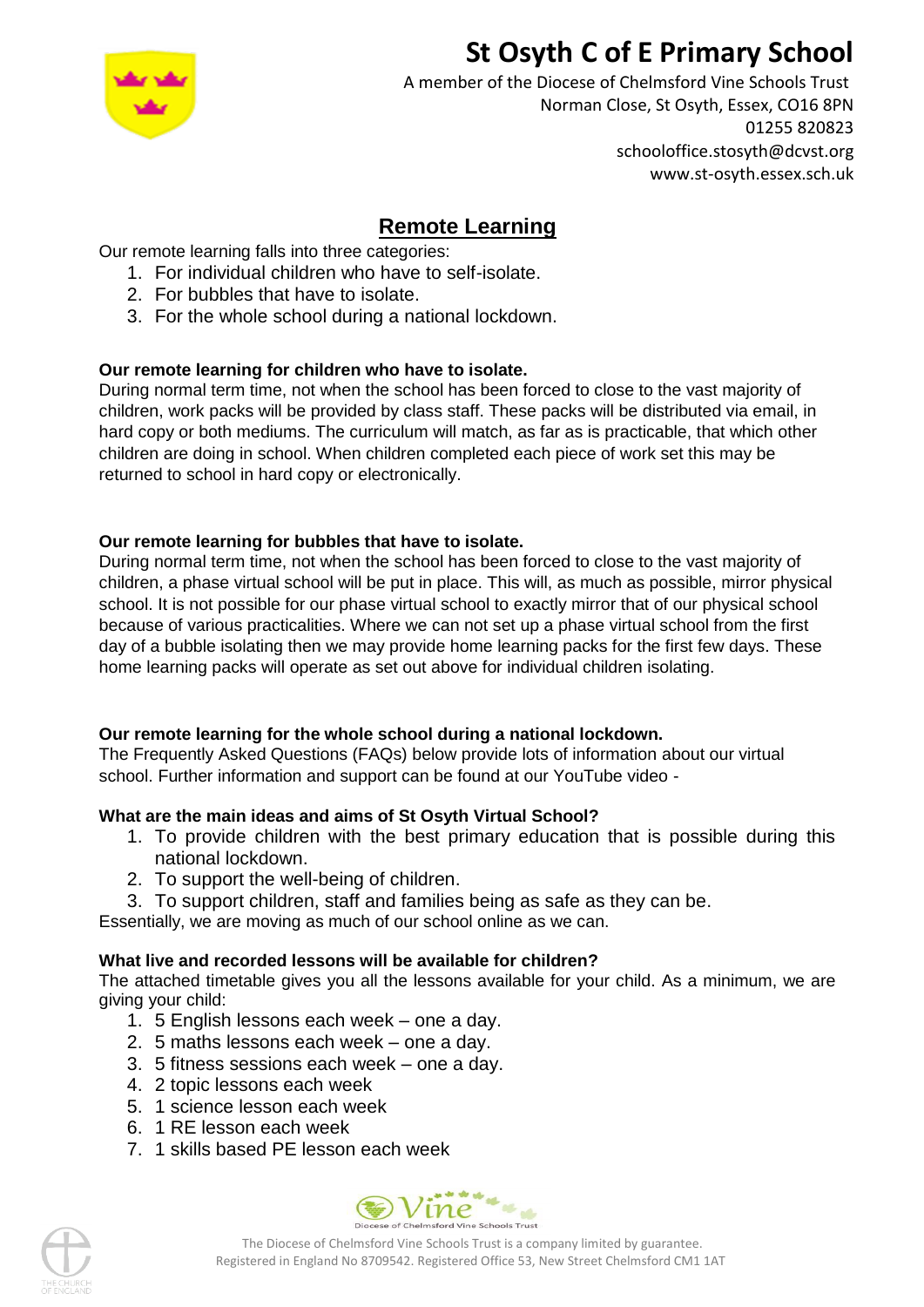- 8. 1 Relationship, Health and Sex Education (RHSE) lesson each week.
- 9. 1 computing lesson each week
- 10. Intervention groups.

When you look at the timetable you will see that with the live lessons, and the learning activities that your children will be set to do outside of the live lessons, we are giving every child a full timetable of learning, very much as if they were on site.

#### **How long will each lesson last?**

On our virtual school timetable, you will see that no live lesson will last for more than 30 minutes. When the live lesson, or recorded lesson, ends this is not the end of the actual lesson. This is because children will be given independent learning activities to do as the second part of the lesson.

#### **How is it best to use the timetable?**

The timetable enables children and parents and carers to see all the lessons that we are providing. Ideally, children will be able to attend every live lesson. However, we know that may not be possible because of the need to share devices at home. To help with the sharing of devices we are limiting our live lessons to a maximum of 30 minutes. Please use the timetable to enable children to attend at least one live lesson each day. To do this, you may want to talk to your children and mark on the timetable which will be there live lessons and which ones will be there recorded lessons

#### **How will children access the live lessons?**

Every child in school has their own Microsoft (MS) Teams account. When they log in to their MS Teams account they will see invites to their lessons.

#### **How will the school support children that may not be able to attend all the live lessons?**

If children cannot attend a live lesson, for example, if they are sharing a single device with siblings, then they can access the lesson later – we are recording all our live lessons. Like for live lessons, recorded ones are accessed through MS Teams.

#### **How long will the lessons last?**

Lessons on MS Teams will last 10 to 30 minutes, depending on the age of the children and what they are being taught. In most MS Teams lessons, children will then be given activities to do before their next lesson.

#### **How will the children access any written work/activities set in the live and recorded lessons?**

This will be via Purple Mash. Purple Mash is a very child-friendly online learning platform. It has learning activities that children can do and it enables:

- 1. Staff to upload work for children to complete.
- 2. Children to complete worksheets etc online.
- 3. Children to return their completed work to staff.
- 4. Staff to provide children with feedback on their work.

Again, we will make sure that children have the details to log on to their account and we will send home guidance about how to use Purple Mash – some of this guidance will be links to video guides.

#### **My child has not used MS Teams before so how will they/I know what to do?**

We have sent home two guides. One is about how to access MS Teams and one is about how to access live lessons.

#### **Why are we using MS Teams for live and recorded lessons?**

MS Teams is a safe and secure environment for the children. It also works well with the other systems that we have in school.

#### **Why are we having the St Osyth Virtual School instead of just emailing home remote learning?**

The St Osyth Virtual School is going to provide your child with better learning and better well being than would be possible by just emailing home remote learning tasks.

1. It provides all children with a clear structure and routine.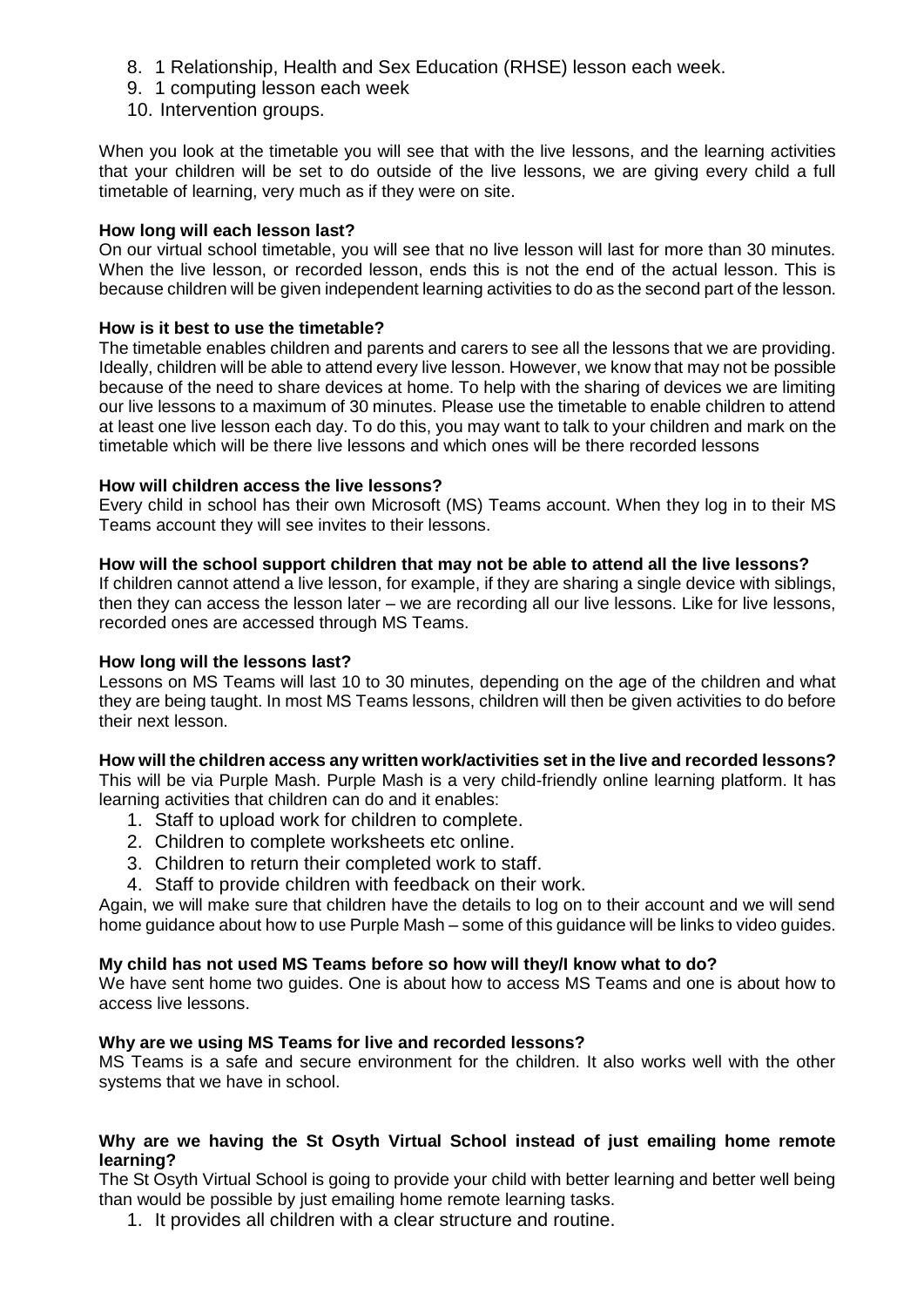- 2. Children will be able to interact, live, with their teachers, support staff and each other – using MS Teams.
- 3. Teachers, and support staff, will be able to assess children's learning during the live sessions.
- 4. Teachers, and support staff, will be able to assess children's learning through the tasks completed on Purple Mash.
- 5. Children will get timely feedback on their learning, through live lessons and through Purple Mash.
- 6. Children with specific needs can be better supported.
- 7. Children will be able to learn with greater independence better for them and better for parents and carers.
- 8. The use of YouTube for PE lessons and video messages are effective ways to engage children and to help them access PE and to see the senior leaders of their school.

# **Why have we decided to run our virtual school in the way being outlined?**

We have learnt from our experiences from last time – applying what worked well and identifying what we can do better. To take two examples:

- 1. We know that the PE lessons worked very well last time, thank you Mr C, so we are having them again – but even better.
- 2. We know that children and families struggled to have routines that supported good learning. The timetable, live lessons and our 'Get Ready' supports children and parents to deal with this matter.

We have also invested time, money and training, in technology.

# **What is our 'Get Ready'**

Our Get Ready is a mnemonic that supports children through what they need to do to engage well in our virtual school. Parents and carers may also want to help their children Get Ready for virtual school by giving children rewards for each step of Get Ready or when all steps have been completed. Such rewards can be simple ones, such as smiley faces or larger ones – for example, children having the food of their choice on a Friday evening if they have completed 'Get Ready' for all fives days in the week.

# **Which lessons do children have to attend?**

Children must attend at least one live lesson each day. This is important for children feeling involved with the lessons and seeing their teachers and friends. It is also important because it is a key way for teachers to see how well the children are learning, if they need extra support or challenge and for them to give children feedback on their learning.

#### **How can I help my child as they attend St Osyth Virtual School?**

School staff will be providing great lessons and learning activities. Children, however, will only learn well by attending the lessons and doing the activities they are given. They need help with both of these parts of virtual schooling. Our 'St Osyth Virtual School learning rules' provides information about how to do this. Children are used to us having rules when they physically attend school. Please help your children understand the rules of virtual school. Thank you.

# **What happens if there are problems with technology?**

Almost certainly there will be problems with technology – at home and in school. If this happens, we will persevere until we can find the best possible solutions. Virtual school is new to all of us children, parents/carers and staff. It will be nothing short of a miracle if the technology that all staff and children will be using always works perfectly.

If you have specific issues, such as logging in, or finding a particular learning activity in Purple Mash, then please email your child's teacher. See our 'Communication Protocol During School Closure' document.

We will be introducing drop off/pick up boxes for those children that have lots of problems accessing the online learning. These boxes will have paper copies of the learning tasks. More information about these will be provided next week.